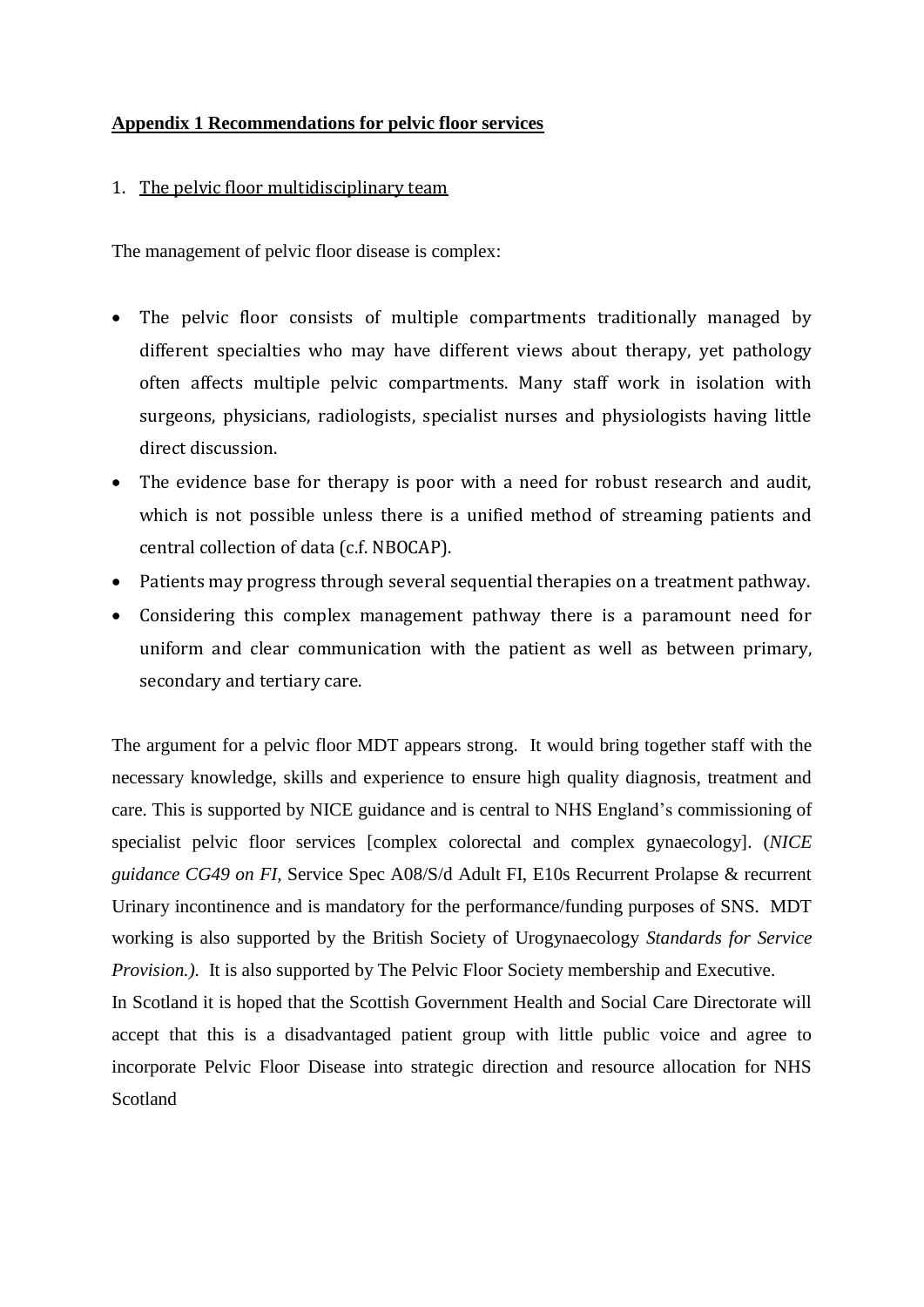An effective pelvic floor MDT should result in:

- Individualised treatment and care considered by professional healthcare workers with specialist knowledge and skills relevant to the pelvic floor
- Improved outcomes as a result of better understanding of the patient's issues and condition
- Patients being given information and tailored support needed to cope with their condition
- Continuity of care, even when this care involves different healthcare professionals
- Good communication between primary, secondary and tertiary care
- Good data collection, both for the benefit of the patient and for robust audit and research
- Adherence to local and national guidelines
- Promotion of good working relationships
- Optimisation of resources by more efficient working
- Opportunities for education and training
- Patients being offered the opportunity to be involved in clinical trials

# *Team constitution:*

Core membership will include those considered to be core or essential to the running of a pelvic floor service. These will include:

- At least one colorectal surgeon who specialises in performing the spectrum of operations that may be needed to treat the conditions;
- A pelvic floor physiologist and/or a specialist nurse who undertake diagnostic evaluation of pelvic floor abnormalities and introduce and optimise conservative management at an early stage;
- A urogynaecologist;
- A radiologist (or trained equivalent) with an interest in pelvic floor disorders who is able to offer a high quality dynamic defaecography service and interpretation of endoanal ultrasound
- Administrative staff (MDT co-ordinator) to ensure that documentation is accurate and effectively recorded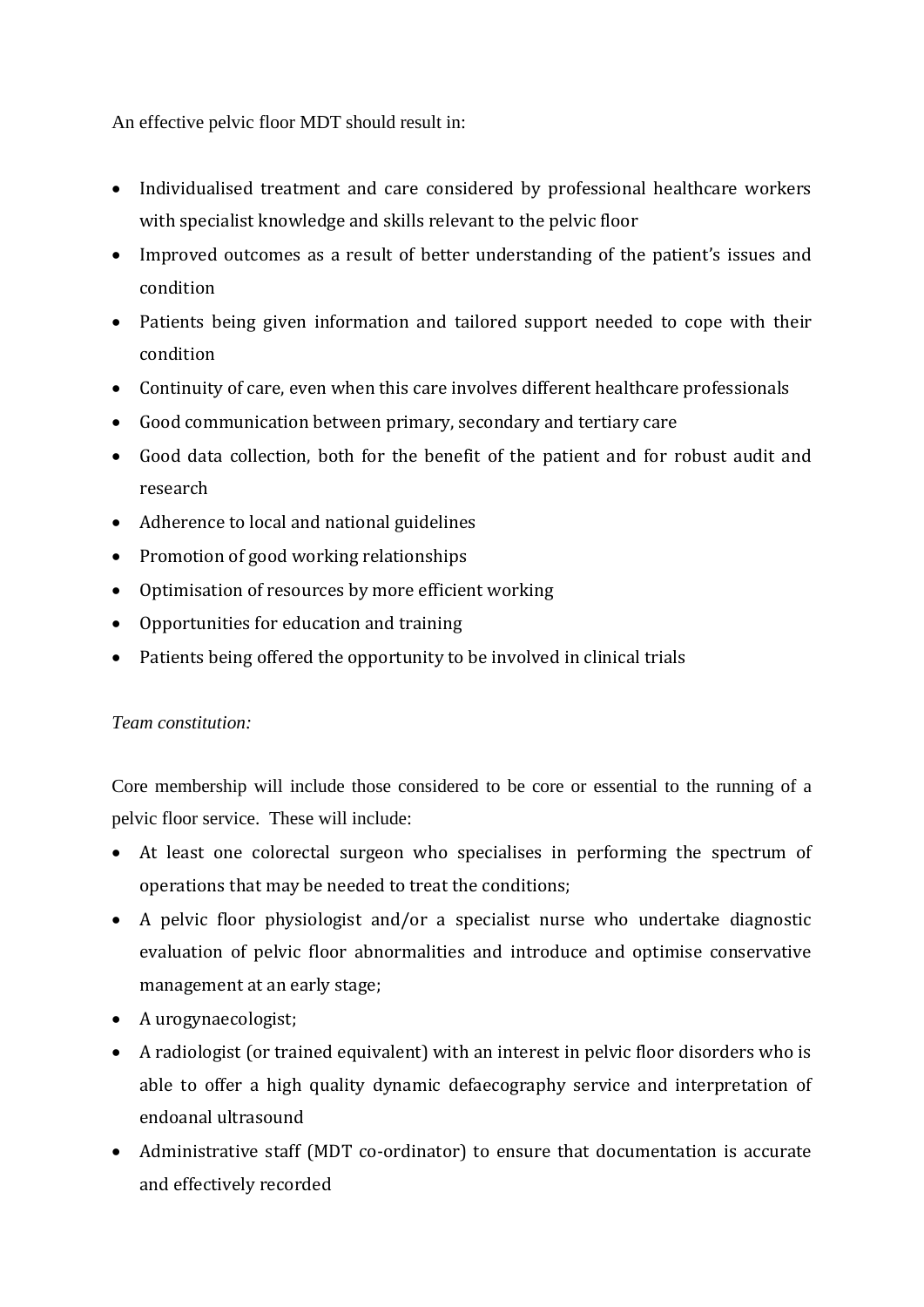Members that can be considered as valuable contributors but not essential (extended members) include:

- Further numbers of the above specialists: ideally a second colorectal surgeon and specialist nurse to cover absence
- A medical gastroenterologists with an interest in digestive motility
- A pain management specialist
- A psychiatrist or psychologist
- A functional urologist
- Trainees (colorectal or gynecological) with interest in pelvic floor disease
- Research staff e.g. CRN-funded NHS support staff to identify trial recruitment
- An MDT coordinator (see below)

## *Attendance:*

MDT members (core and extended) should have dedicated time in their job plan to prepare for and attend MDT meetings. The frequency and amount of time dedicated to such meetings should be negotiated locally to reflect the local workload, but should be no less that monthly.

- Core members should be present for discussion of all cases where their input is required - it is for the chair to decide (in consultation with others) whether there is adequate representation at a single meeting to make safe recommendations about any/all patients.
- The chair is responsible for raising concerns about non-attendance and escalating these concerns if necessary. Frequent non-attendance should be addressed in the appraisal and job-planning review.
- Extended members and non-members may attend for the cases that are relevant to them.
- There should be a register maintained of those attending and minutes recorded.

*Chair:*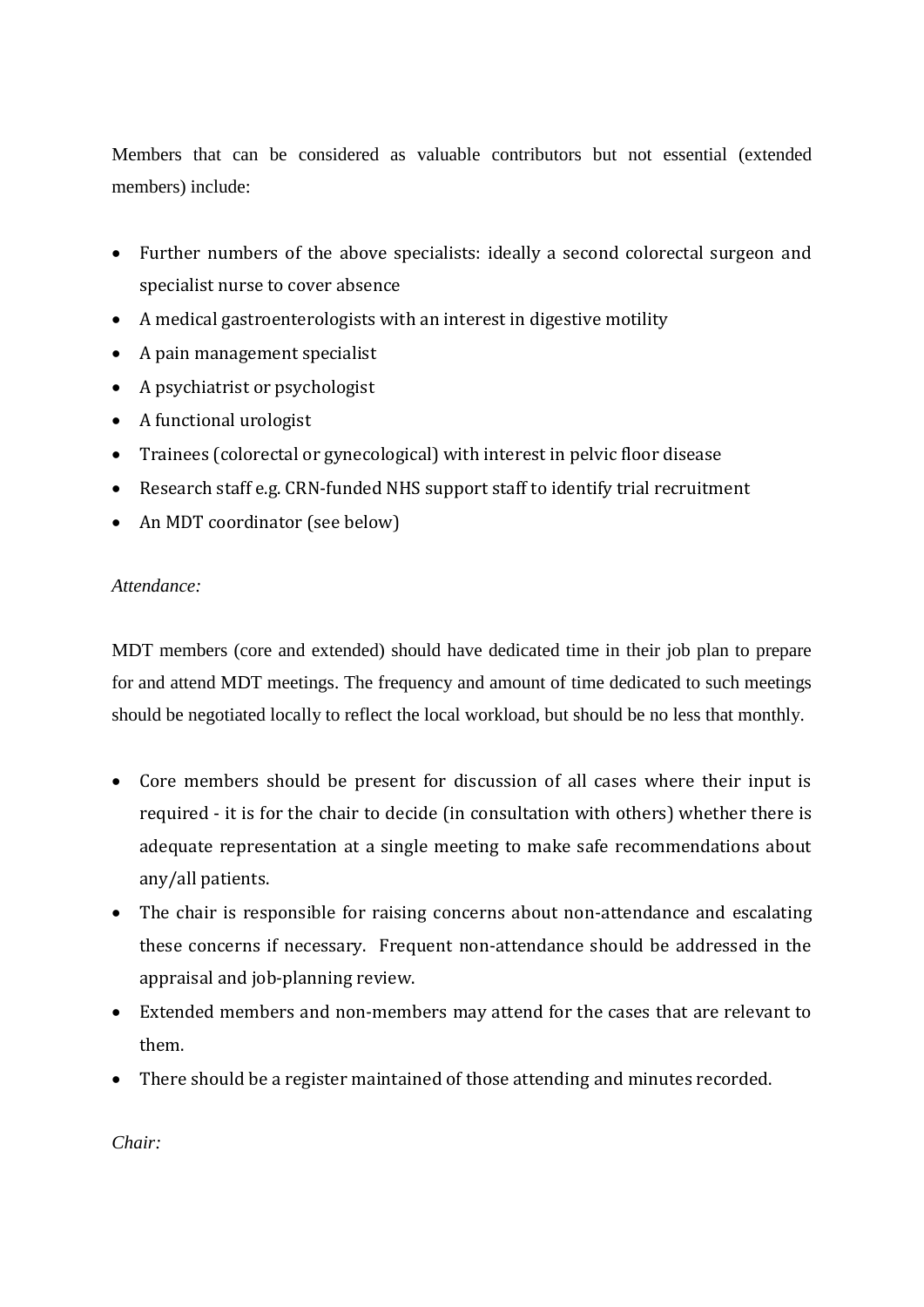A Chair must be agreed who is responsible for the organisation and running of the MDT meetings (in conjunction with appropriate administrative staff). The responsibilities of the chair include:

- Preparing an agenda;
- Ensuring meeting is quorate taking action if not;
- Ensuring all relevant cases are discussed;
- Ensuring all relevant team members are included in discussion;
- Ensuring discussions are focused and relevant with clear communication;
- Ensuring that interventions are actioned and recorded;
- Ensuring all discussion points and treatment plans are complete before the next patient discussion starts and that all data is recorded and the recommendations summarised and fed back to the patient, GP and clinical team within a locally agreed time frame;
- Promoting evidence-based and patient-centred recommendations and to ensure that eligibility for relevant trial recruitment is considered;
- Promoting education and training.

## *Team working and culture:*

It is essential that each MDT member has mutual respect and trust of each other and has an equal voice with different opinions valued. Best practice should be shared with an opportunity for learning from each other.

# *Infrastructure:*

There should be:

- a dedicated room with a layout to allow all members to sit and hear each other and view all presented data
- equipment for projecting and viewing radiological images;
- access to PACS and other investigation results.

## *Meeting organization and logistics*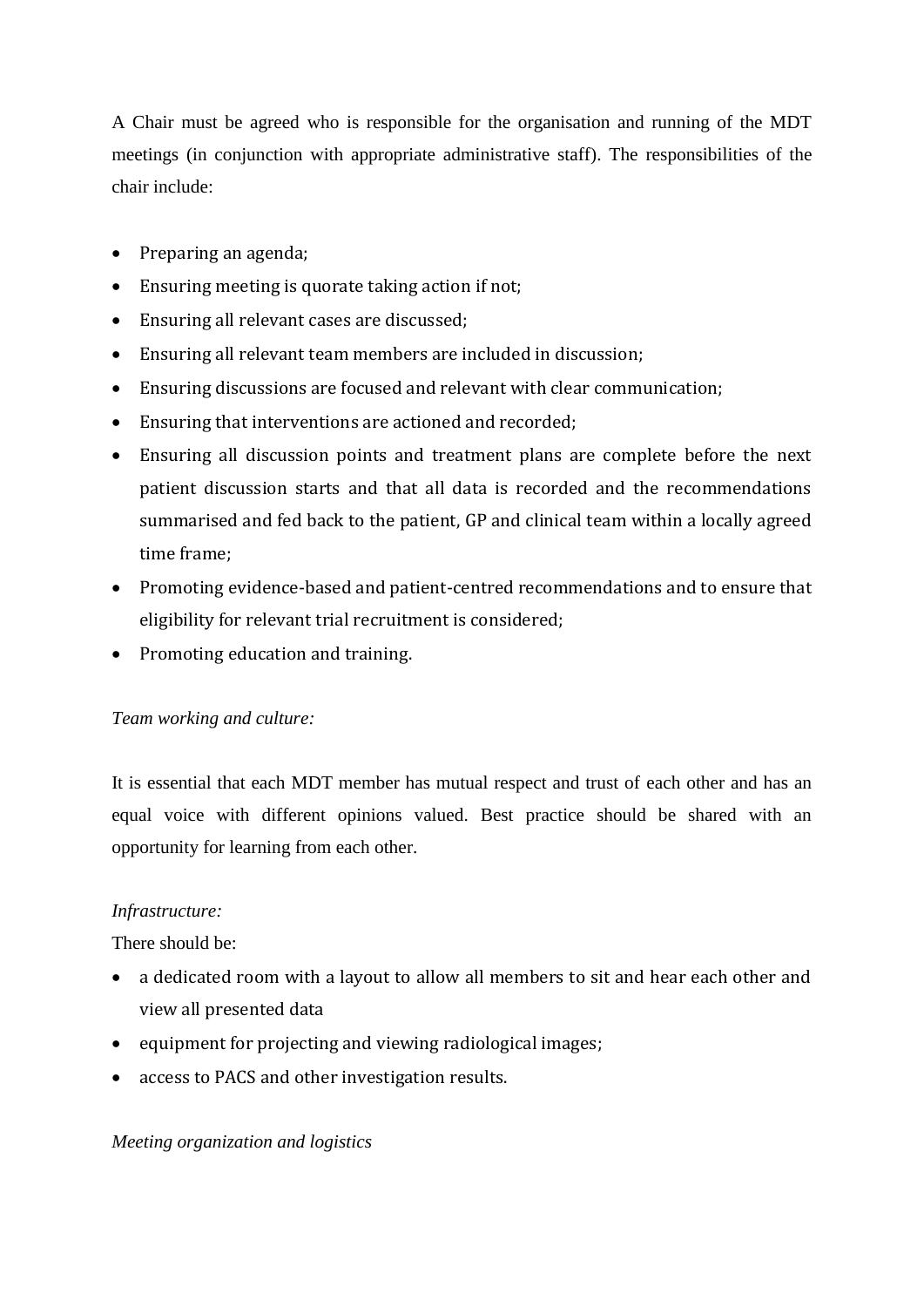Scheduling should ensure that:

- MDT meetings should take place regularly and at times so as not to clash with other fixed clinical commitments;
- Cases for discussion should be identified by each core member and included for submission to the agenda prior to the meeting;
- There is a locally agreed cut off time for inclusion of a case on the MDT. Flexibility for urgent cases should be allowed;
- The patient list is circulated to all members prior to the meeting which includes a locally agreed minimal dataset;
- Each case is discussed by the member relevant to the case;
- There is access to all relevant information at the meeting including patient notes, test results, images and appointment dates.

Post-MDT processes should be in place to:

- Communicate MDT recommendations to patients, GPs and clinical teams within locally agreed time frames;
- Ensure that agreed actions are implemented, or that the MDT is notified of significant changes made to their recommendations.

# *Patient selection: Who to discuss?*

There should be local mechanisms in place to identify all patients where discussion at MDT is needed. The following patients mandate discussion:

- Any patient who is being considered for surgery with the primary intent of managing PFD
- Any patient with FI being considered for SNS [CQUIN requirement]
- Any patient with complications following surgery, or failed surgery to include recurrent POP or urinary incontinence [CQUIN requirement].
- Multi-compartment symptoms (e.g. faecal and urinary incontinence or multi-organ prolapse)
- Failed conservative treatments and in whom the next steps are unclear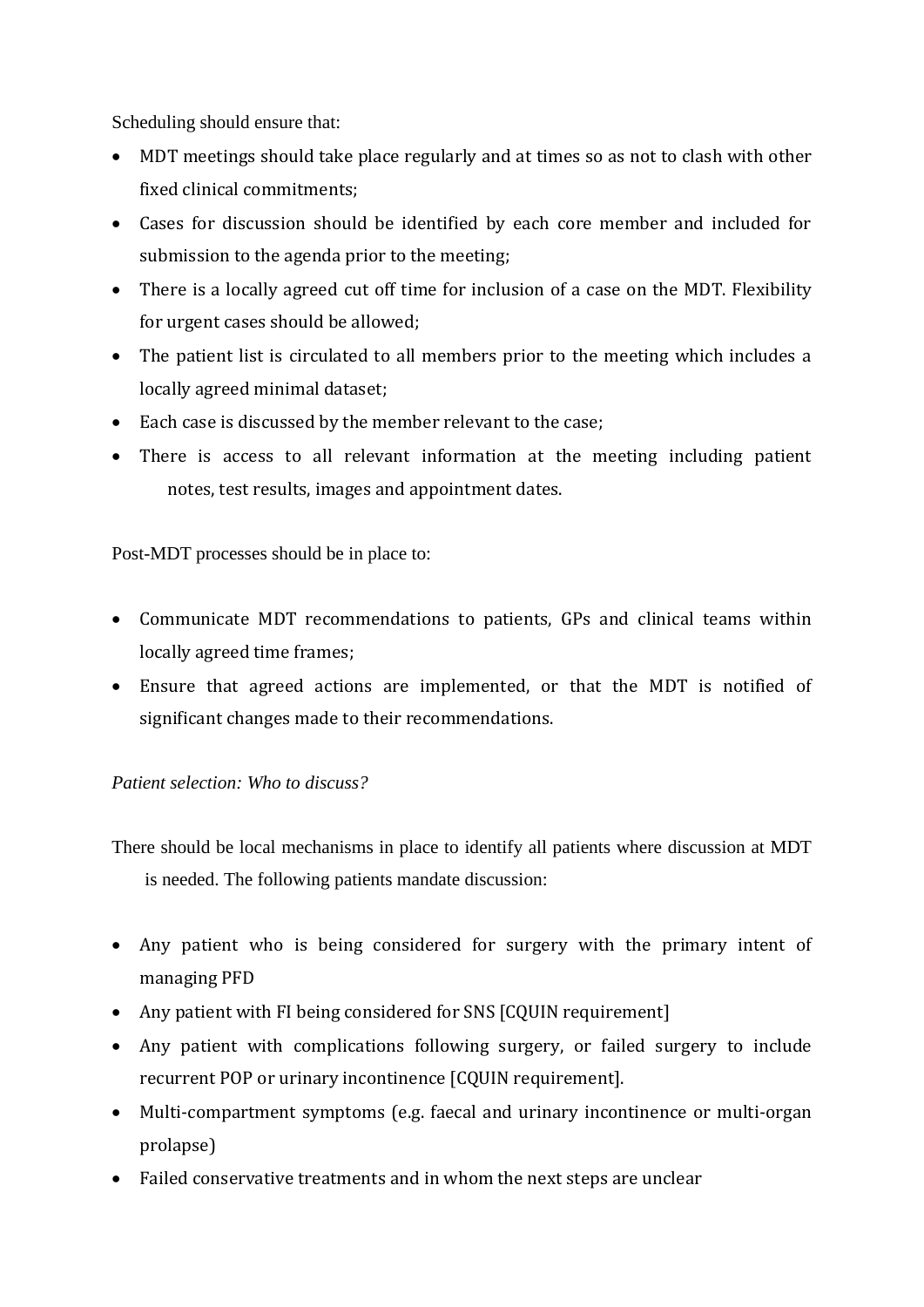## *Clinical decision making process:*

- A locally agreed minimum dataset of information is provided at the meeting.
- All clinically appropriate treatment options should be considered even if they cannot be offered locally.
- There should be access to a list of all current and relevant clinical trials and suitability should be considered for each patient.
- Standard treatment protocols should be in place and used when appropriate.
- Patient views, preferences and needs inform the decision making process.
- MDT recommendations should always be:
	- o Evidence-based and patient-centred (patients should be aware of the MDT purpose and structure. Their views should be represented by someone who has met the patient whenever possible.
	- o In line with standard treatment protocols. Deviations should have good reason and the reason documented.
- If data is missing or incomplete it should be possible to bring the patient back for further discussion when the data becomes available.
- It should be clear who will communicate the MDT recommendation to the patient, GP and clinical team. This should be documented.

## *Governance:*

Organisational support: There are costs associated with running an MDT. There is therefore the need for organisational (employer support) for MDT meetings demonstrated via recognition that MDTs are the accepted model to deliver safe and high quality care. The employer will need to fund the resources, required for MDT meetings to operate effectively.

Data collection, analysis and audit:

- Data collection resource should be available to the MDT
- Key information that directly affects treatment decisions should be collected
- National datasets should be developed and populated allowing refinement of treatment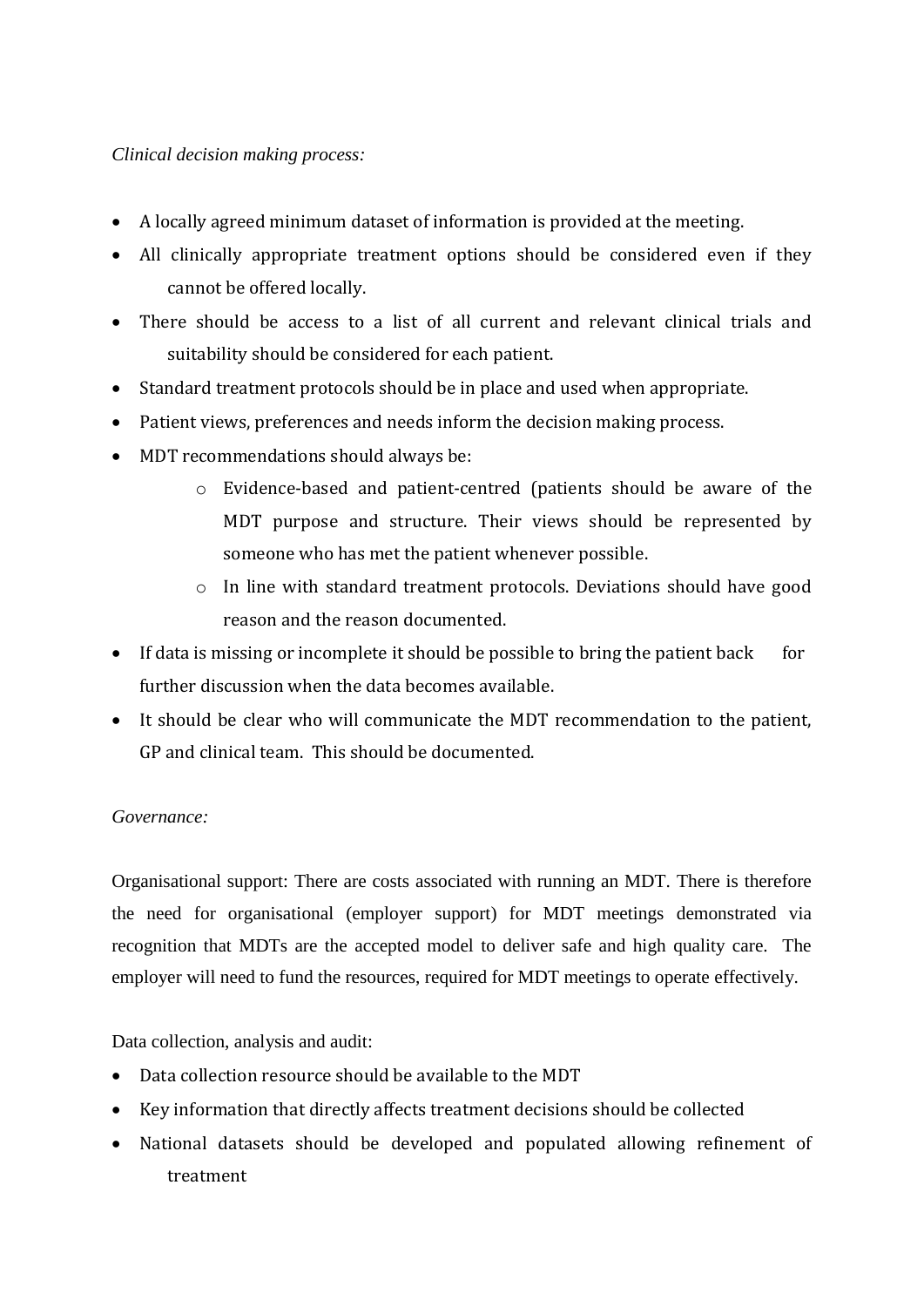- Data collected is analysed and fed back to the MDT for the purpose of learning
- There should be internal and external audits of process and outcome. This should include an annual general meeting for discussion of outcomes and an accreditation process for pelvic floor units.

## Clinical governance:

The purpose of the MDT and its expected outputs are clearly defined locally. There should be agreed guidelines as to:

- How the MDT operates;
- Who the core and extended members are;
- The roles of the members:
- How the members should work together;
- How changes to clinical practice should be managed;
- Communications post meeting.

There should be mechanisms in place to:

- Record recommendations of the MDT versus the actual treatment given and reasons if there is variation;
- Record serious or adverse events;
- Monitor the proportion of patients discussed.

## 2. National structure of pelvic floor services

Hospitals that deliver pelvic floor services should only do this within an integrated MDT process. Where such MDT support is not available then patients with pelvic floor pathology should be referred to institutions that can provide suitable care. It is the responsibility of units referring patients to have previously excluded significant other pathology, especially with regard to having previously investigated any "red flag" symptoms thus excluding serious organic pathology (cancer, inflammatory bowel disease etc.) These hospitals may have basic specialist nursing for pelvic floor disorders who will meet with and co-ordinate with colleagues in centres offering pelvic floor services.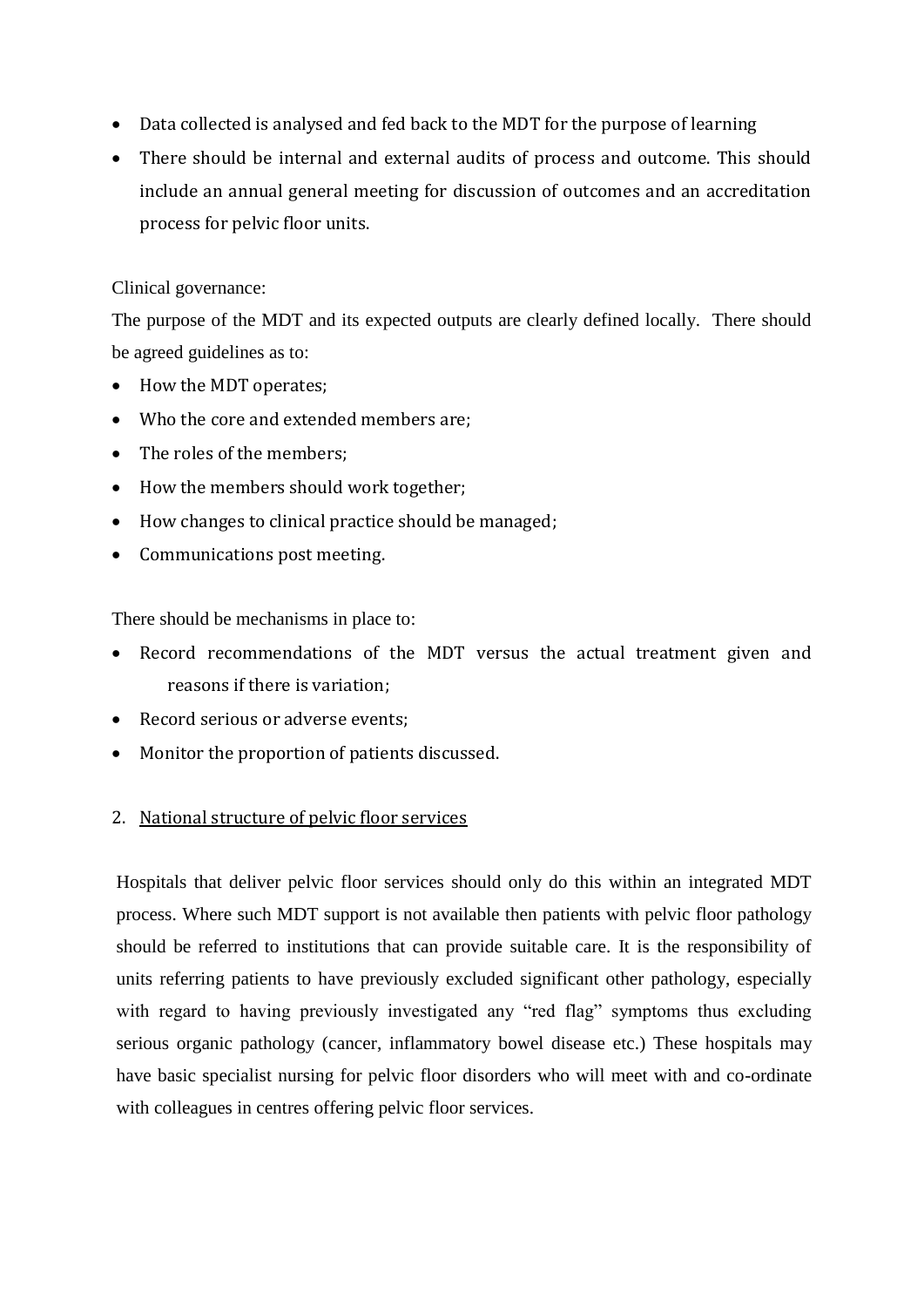It is anticipated that patients with external rectal prolapse will still be treated in some local centres by perineal procedures and standard abdominal surgery, where suitable surgical experience exists. Surgery for incontinence, constipation and internal prolapse, or multicompartment surgery should be performed in units where adequate MDT facilities are in place.

#### *Units offering pelvic floor services:*

It is expected that an accredited pelvic floor unit will have at least two colorectal surgeons with a pelvic floor interest and that these should represent a proportion of a sufficiently greater colorectal surgical department e.g. minimum of 6 consultants such that adequate subspecialty time can be devoted to pelvic floor disease management. Job plans should reflect between 0.75 and 1.0 whole time equivalents (for a referral population of between 250,000 and 500,000) and 1.0 and 1.5 whole time equivalents (for a referral population over 500,000).

It is anticipated that a centre will have between 25 and 40 new referrals / month leading to a pelvic floor clinic at least weekly and a joint pelvic floor clinic (with urology / urogynaecology input) every  $1 - 2$  months. Larger units will have 35 and 100 new referrals / month leading to at least 2 pelvic floor clinics per week and a minimum of 2 joint pelvic floor clinics (with urology / urogynaecology input) per month. It is expected that a proportion of pelvic floor clinics in each institution will be "one stop" with some or all of the investigations indicated being carried out at the same visit.

All units offering a pelvic floor service should either have an MDT on site or be directly involved in an MDT which could be shared between two or three centres. Depending upon the number of centres sharing an MDT these should meet between weekly and monthly and discuss between 5 and 10 patients per meeting (no more than 20 cases). Each MDT (as detailed above) should be supported by a physiology service and imaging facilities to provide anal ultrasound, and defaecation proctography or MRI proctography (as per local preference). The physiology service should be run and supervised by a clinical scientist, physiologist or clinical nurse specialist with suitable training. A unit should expect to perform between 5 and 20 examinations per week per unit that it serves, depending upon the referral base. Equivalent numbers of anal ultrasound scans are expected with these being performed by a radiologist, surgeon, nurse, physiotherapist or scientist with suitable training.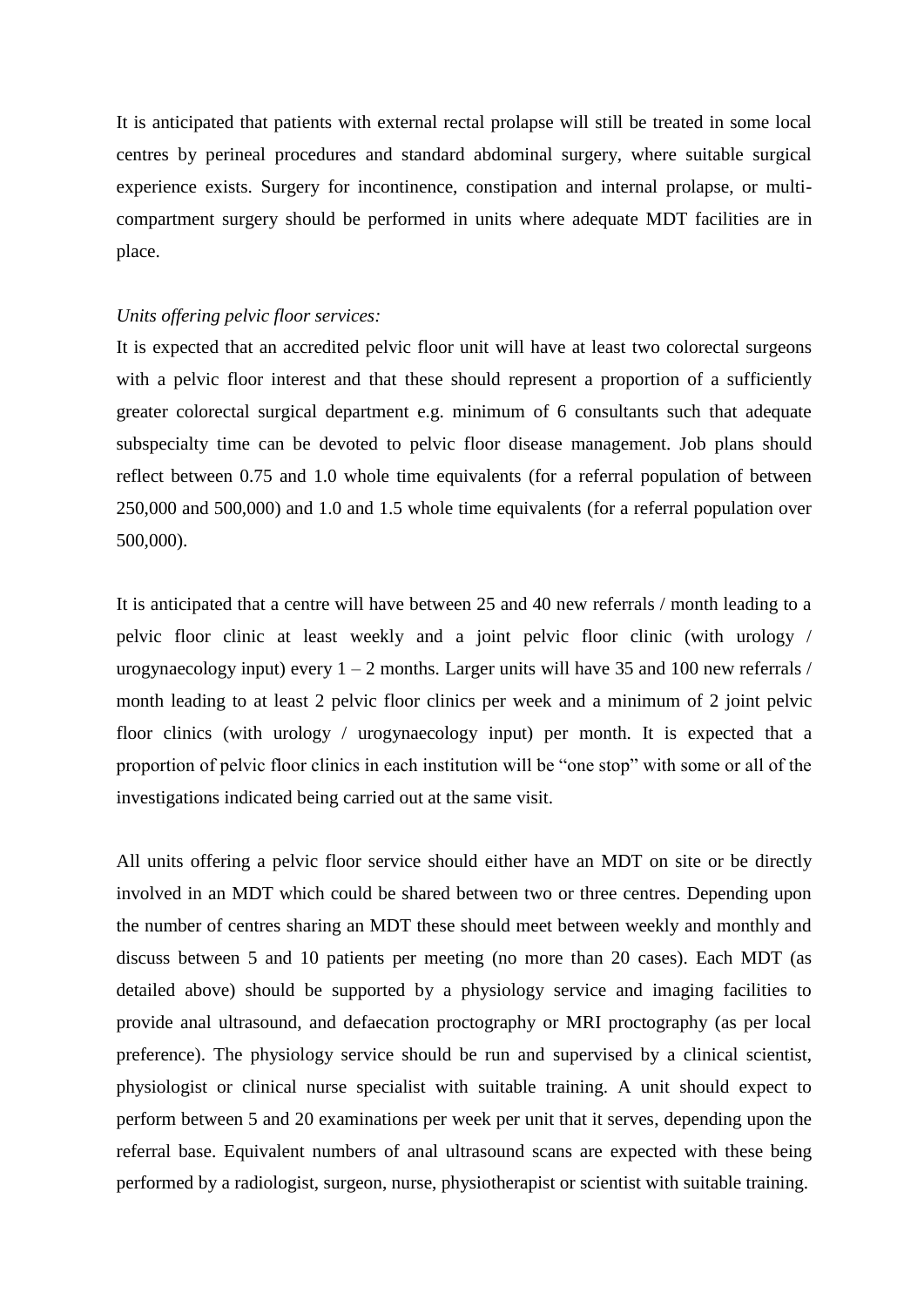Each centre should offer forms of adjunctive therapy in addition to specialist nurse-led bowel retraining for defaecation disorders (mainly incontinence and obstructed defaecation) Adjuncts may include visual biofeedback, pelvic floor muscle therapy, direct neuromuscular (vaginal or perineal) electrical stimulation and minimally invasive forms of neuromodulation e.g. percutaneous tibial nerve stimulation. Transanal rectal irrigation should be available offering both low and high volume therapy based on patient factors and preference.

Within each MDT group / centre there should that the facility to offer sacral neuromodulation and the full range of complex pelvic floor surgery in those cases where the MDT has decided that surgery is indicated. This surgery should be facilitated with a monthly combined operating list for those patients with multi-compartment pathology requiring input from colorectal surgeon and urologist / urogynaecologist. It is anticipated that details of these cases should be recorded in the future on a National Database for subsequent review and audit coordinated through The Pelvic Floor Society.

It is anticipated that several centres may have / develop the expertise to offer a service for the management of more complex problems and a shortlist of 'reference' centres will be developed nationally with the support of The Pelvic Floor Society (below) to facilitate appropriate referral. This list will include those offering:

- Revisional surgery for complex complications following primary mesh prolapse surgery
- Revisional surgery following sacral neuromodulation
- Anal and perineal reconstructive surgery incorporating tissue transposition
- Antegrade colonic enema (ACE) surgery
- Combined expertise (with gastroenterologists / neurologists) for the assessment of patients with complex primary and secondary neuro-gastroenterogical disorders e.g. Hirschsprung's disease, autonomic neuropathies,
- Combined expertise for the management of severe learning or psycho-behavioral disorders
- Transitional care for older children and adolescents